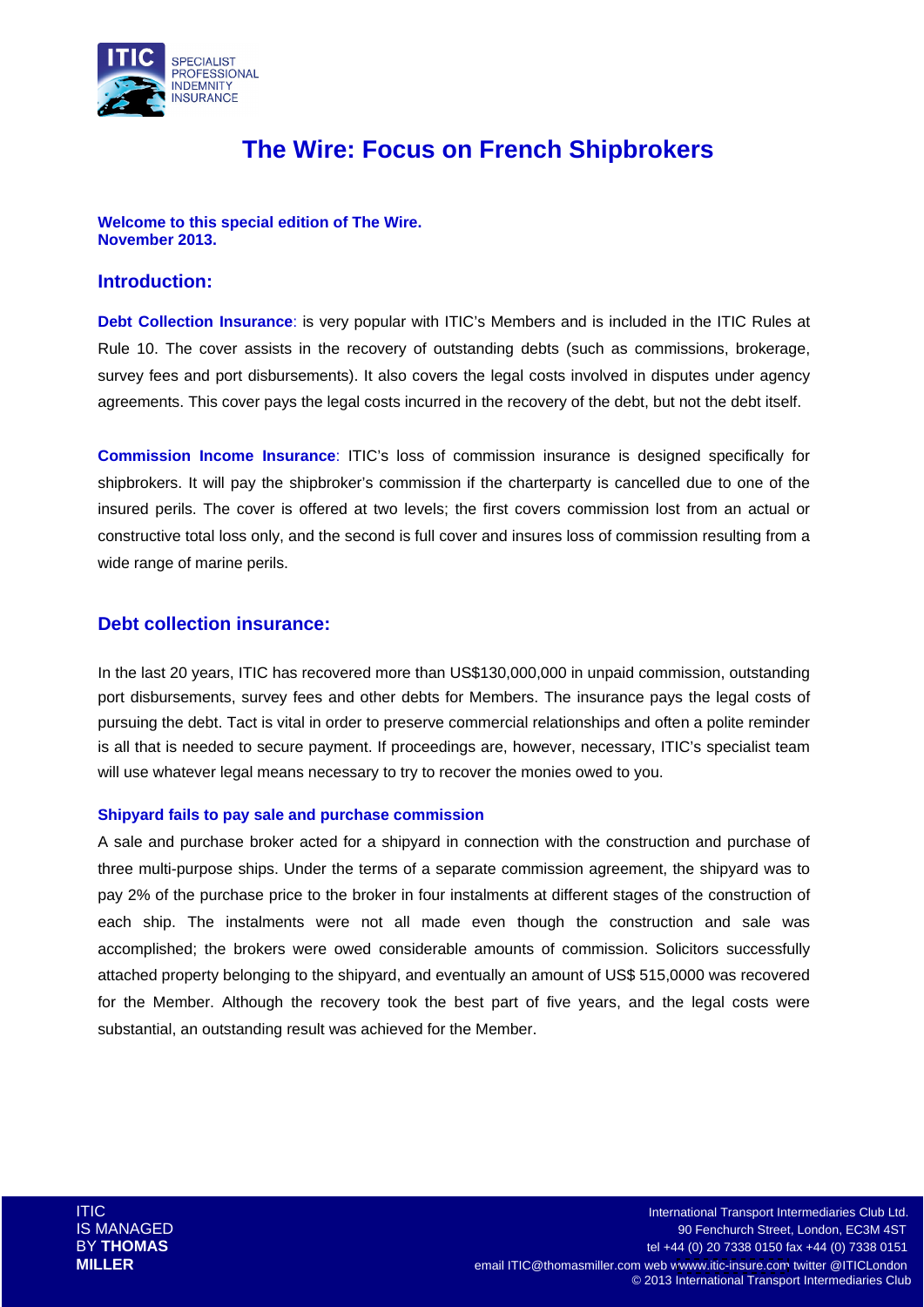

#### **Recovery of unpaid commissions**

Chartering brokers requested the assistance of the Club to recover commissions of US\$ 21,788 in respect of the fixture of several vessels over a period of more than a year. The Club's demands for payment were ignored and further action was under consideration when another Member reported that they had been unable to collect outstanding commissions of US\$ 5,789 due to them from the same principal.

# **Loss of Commission Cover:**

Loss of commission insurance is as essential for shipbrokers as business interruption and loss of profits insurances are to other businesses. The loss caused by, for example, the sinking of a vessel on a long term time-charter could seriously diminish a shipbroker's income.

ITIC offers two types of loss of commission cover, the simpler being loss of commission resulting from the charterparty being terminated due to actual or constructive total loss of a vessel. The more comprehensive cover includes loss of commission due to a charterparty being cancelled for a wide range of marine perils, such as heavy weather, fire, piracy, collision, engine breakdown and negligence of master or crew. Cover is offered either on an individual declaration of a charter, sale or purchase, or the more popular annual cover for all fixtures concluded throughout the year. In the latter case, there is no need to make any further individual declarations as all fixtures within the limit of liability are automatically covered.

#### **Constructive total loss commission insurance**

The shipbroker who fixed the M.V. MSC NAPOLI for a period charter lost its right to commission when the ship, which was famously beached on the south coast of the UK, was declared a constructive total loss. The shipbroker insured his commission with ITIC and the Club paid US\$ 500,000 to the broker the equivalent of the balance of the commission due over the remainder of the period charter. The shipbroker received his commission and had the advantage of it being paid up front.

#### **Wider loss of commission insurance**

A ferry on a regular route suffered many deficiencies, including engine breakdowns and machinery deficiencies and was often put off hire. Ultimately the charterers applied a clause in the charterparty which allowed them to terminate the charterparty due to the number of off-hire periods. The shipbroker had taken out ITIC's full loss of commission insurance and therefore claimed for the remaining period in which they should have received commission against the insured peril of the breakdown of the engine or equipment. The commission lost totalled US\$ 80,000 and was covered in full by ITIC.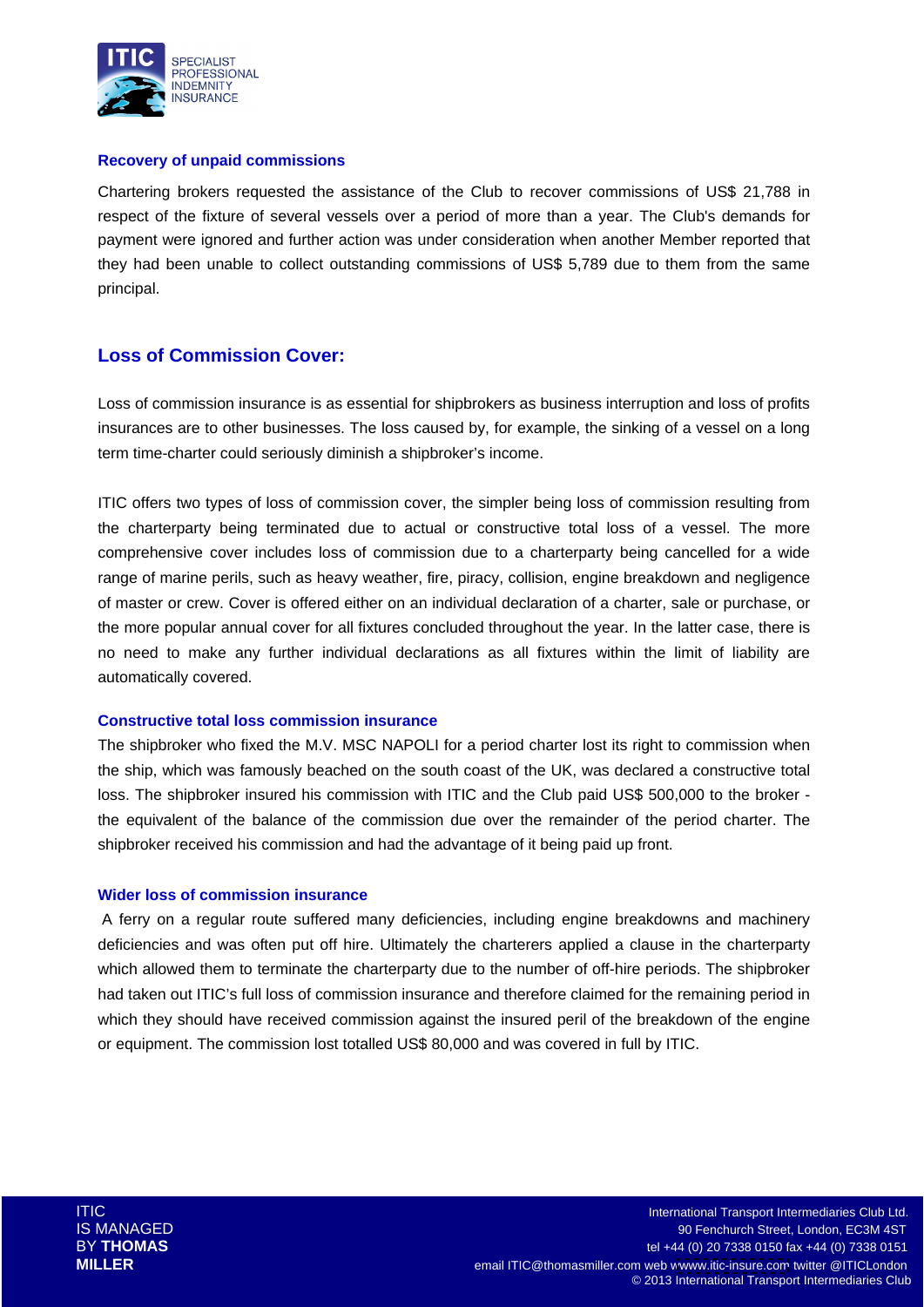

# **SHIPBROKERS' RIGHT TO COMMISSION - THREE COMMON SITUATIONS**

ITIC is often asked whether a shipbroker is entitled to claim his commission. It is very important to remember that each case should be considered on its own facts.

### **Shipbroker cut out of negotiations**

There can be few greater sources of annoyance to brokers than the feeling that they have made the necessary contacts only to be deprived of the commission. This is a difficult area, but a broker does have a right where a principal cuts him out of the negotiations and completes the transaction without him. The leading case is Allan -v- Leo Lines (1957), in which the court held that the broker is entitled to commission if his efforts were the "effective cause" of the contract. It is clear that this does not mean that the broker must be the only reason the deal was struck. That would be an impossible standard. However, the broker must materially contribute to the securing of the deal. There is no single stage which negotiations must reach, such as agreement on main terms or inspection, before the broker is entitled to commission. In the case previously referred to the judge held that the important factor was the introduction.

### **Cancellation of charterparty**

A number of charterparty forms such as GENCON and BALTIME contain specific clauses which provide for the broker to receive compensation in the event that the agreement is cancelled. In the absence of this type of clause the broker unfortunately does not have a right to commission if a principal merely chooses to cancel the agreement.

#### **Continuation of charterparty**

The NYPE charterparty provides that commission is payable not only on hire earned under the charterparty but "also on any continuation or extension". There may be a practical problem in showing that a continuation or extension has taken place, but the clause clearly does provide that the broker has a right to commission in these circumstances. In the absence of a clause it is difficult to see on what basis the broker could claim that he should be paid further commission.

### **Fixture on behalf of non-existent or fictitious principal**

Chartering brokers fixed a vessel on behalf of charterers in Panama. The vessel was time chartered for a voyage from Far Eastern ports to Arabian Gulf and Red Sea ports.

Soon after loading had been completed it became clear that the charterers were in serious financial difficulties and had not paid the owners' hire and other ancillary expenses. Furthermore, the owners were obliged to utilise their own funds to complete the contracted voyage and discharge at Red Sea ports.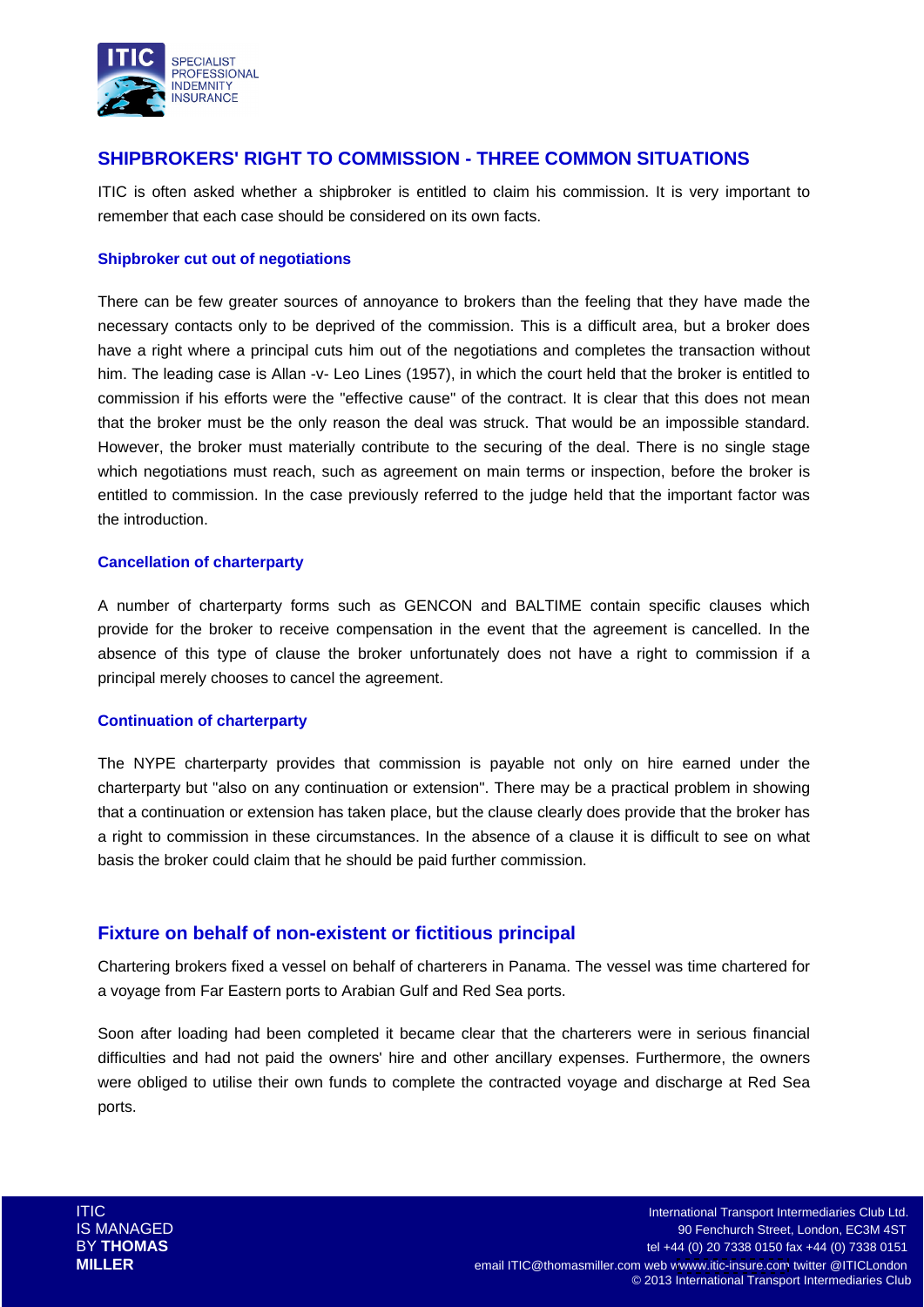

Subsequently the brokers were advised by the ship's managers that their enquiries revealed that the charterers were not registered in Panama. Thereupon the Club made enquiries in Panama and Taiwan to establish the true status of the charterers were identical.

In due course lawyers acting for the managers of the vessel served a writ for US\$ 365,237 on the brokers alleging negligence in the negotiation of the charterparty and claiming that the charterers did not, in fact, legally exist.

A defence to the claim was mounted and the case was set down for hearing before the Court. By this time interest and costs added to the original claim meant that an adverse judgement would result in a claim on the brokers in excess of US\$ 500,000. As there was a real risk of judgement being given in favour of owners, negotiations were commenced which ultimately resulted in a settlement of the claim for US\$ 170,000.

Finally, it should be noted that a not uncommon case is where a company is in the course of formation and the broker enters into a contract on behalf of the proposed company before it has in fact been incorporated.

In such a case the broker is personally bound even if he expressly stipulates that he is only representing the company and qualifies his signature, e.g. signs adding the words "as agent only". The contract is then one between the broker as principal and the other party.

When the company comes into existence it cannot ratify the contract purporting to have been entered into on its behalf before the date of its incorporation.

# **Misdescription of cargo capacity of vessel**

A ship broker Member acted for owners in the fixing of their ship to charterers. Unfortunately, when describing the cargo capacity of the ship, the figure of 119,995 cubic metres was given by the Member, whereas the correct capacity was 115,003 cubic metres.

The charterers submitted a claim for deadfreight, and the dispute was submitted to arbitration. The owners argued that the charterers had fixed the ship because it was of a well-known type, suitable for their purposes, and not because of any precise capacity figure. However, the arbitrators decided, by a two to one majority, that the error made by the brokers gave the charterers a right to recover damages from the owners. The state of the state of the state of the state of the state of the state of the state of the state of the state of the state of the state of the state of the state of the state of the state of the state

The damages awarded to charterers amounted to US\$30,030 plus their costs. The owners demanded an indemnity from the brokers for this amount plus their own costs. The Club's lawyers advised that there was little defence to the claim, but were able to reduce the amounts claimed by the owners and charterers as costs. The claim was settled at a total of US\$75,000.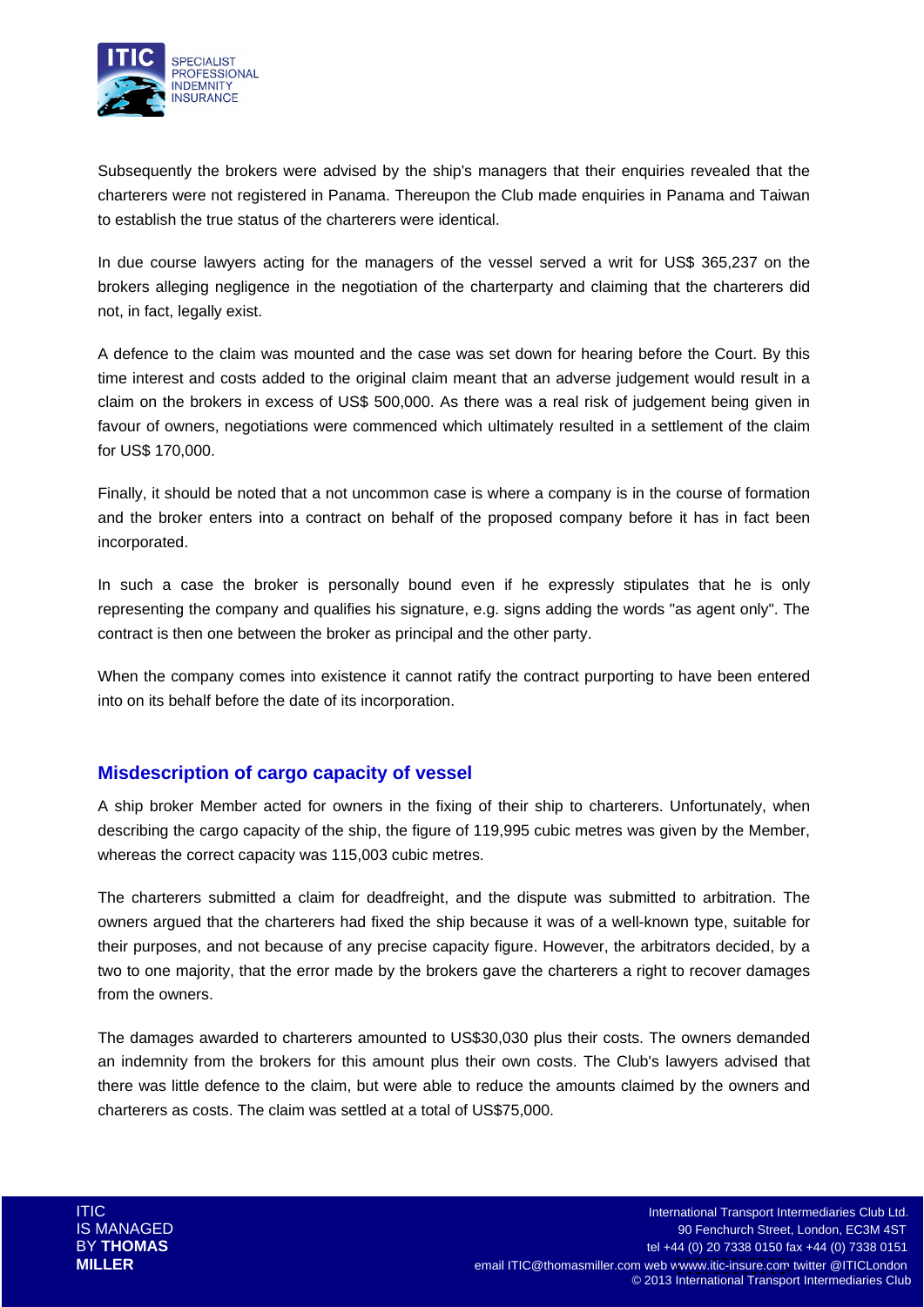

# **Broker's failure to pass voyage instructions to correct party**

The broker acted for a chartering company with offices in the USA and Europe, and the agreement between them required the broker to advise the US company of the status of the charter arrangements for all shipments to the USA.

The US company entered into a contract of affreightment with owners to ship a cargo from Algeria to Louisiana. Owners nominated their ship, which charterers confirmed, and charterers issued voyage instructions which provided that the ship was to be tendered by 13/14 November. On or about 10th November, owners advised the broker that the nominated ship was not in a position to reach the Algerian port on time and suggested a replacement with new laycan 14/15 November. The broker erroneously passed this information to his principal's European company instead of the US company. On 11th November owners advised the broker that the replacement ship would not arrive until 15th November, which information was again passed to the European company in error. On 12th November the US company, having been advised by the European company of the change in the nominated ship, issued amended voyage instructions which still indicated laycan terms 13/14 November despite the fact that the European company had been advised that the ship would not arrive until 15th November. The ship duly arrived at 20.18 hours on the 15th but no berth was available until 19th November when loading began. The ship sailed on 21st November. Subsequently, owners made a claim on the brokers for US\$54,000 representing demurrage for approximately 3.6 days.

In recognition of their partial responsibility in failing to pass information to the correct party, the broker offered to contribute one-third but this was rejected. Eventually, settlement was agreed with the broker paying US\$36,000. Legal costs incurred were US\$4,000.

# **Incorrect discharge port**

Brokers had acted on behalf of charterers in respect of a voyage charter from Nigeria to the US Gulf. In subsequently negotiating the terms of a preliminary round trip whereby the charterers would discharge some cargo in Dakar, Senegal before returning to load the cargo in Nigeria, the broker mistakenly reported the discharge port as being in the Ivory Coast and agreed the preliminary voyage with owners on that basis. The error only came to light after the fixture had been agreed and the cargo sold**.** 

The owners agreed to perform the longer voyage to Dakar but at a higher rate than the one previously agreed. There was clearly no defence to the claim and the Club negotiated a settlement at US\$ 150,000.

This claim is a reminder of the potential consequence of simple errors.

# **Message on mobile - US\$900,000**

When fixing a tanker to carry vegoil the charterer asked whether the tanks had been washed. The owner's broker telephoned the charterer's broker to inform him that the tanks had been "washed but not fresh water rinsed". The charterer's broker, who was contacted on his mobile phone while having lunch